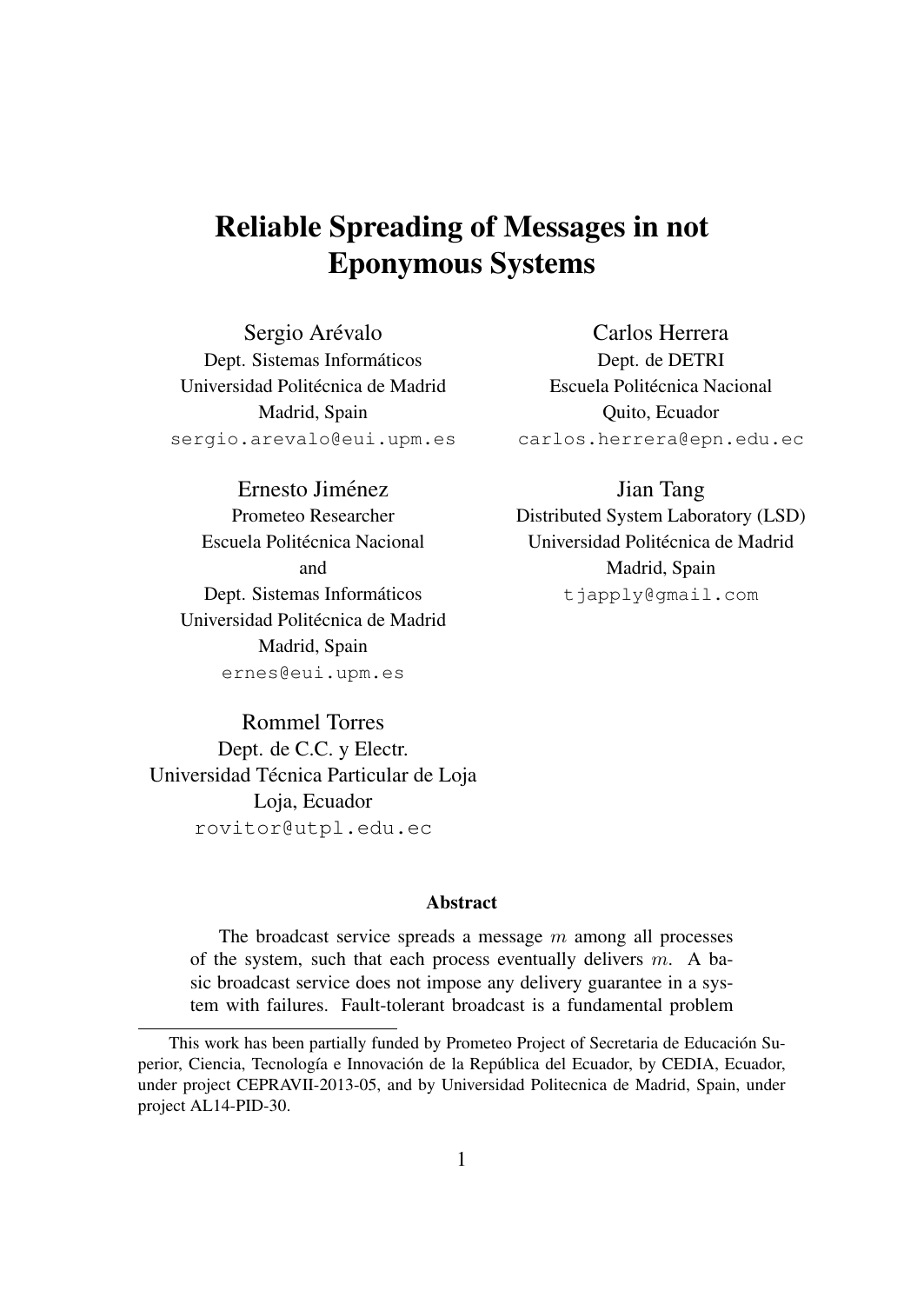in distributed systems that adds certainty in the delivery of messages when crashes can happen in the system. Traditionally, the fault-tolerant broadcast service has been studied in classical distributed systems when each process has a unique identity (eponymous system).

In this paper we study the fault-tolerant broadcast service in anonymous systems, that is, in systems where all processes are indistinguishable.

## 1. Introduction

One of the most important communication abstractions for distributed systems is the *broadcast* service. This facility sends a message to all the processes of the system. However, it does not impose any fault-tolerant property. So, if a sender process crashes while it is broadcasting a message  $m$ , the delivery of  $m$  is not known a priori. To avoid this indeterminism in the delivery when processes may crash, the reliable broadcast (RB) service was introduced.

RB is another fundamental problem in fault-tolerant distributed computing that imposes delivery guarantees. In short, RB is a broadcast service that requires that all correct processes deliver the same set of messages, and that all messages sent by correct processes must be delivered to all correct processes [7].

All works that study the fault-tolerant broadcast service rely on distributed systems where processes are distinguishable because each one of them has a unique identity (called eponymous systems). In this paper we base our study in anonymous systems. In an anonymous system processes are not identifiable because all of them are coded identically (i.e, processes have no identity, and there is no a way to distinguish among them).

Anonymous processes are common in some practical distributed systems, such as sensor networks where a unique identity is not possible to be included in each device (due, for example, to small storage capacity, reduced computational capacity, or a huge number of elements to be identified) [1]. Another practical issue where anonymous processes are used is related with privacy (for example, to hide the user identity in a system) [5].

Our work Up to now, the fault-tolerant broadcast service has been studied in classical distributed systems when each process has a different identity. However, this is the first paper, to our knowledge, that is devoted to the broadcast service with fault-tolerant guarantees in anonymous systems.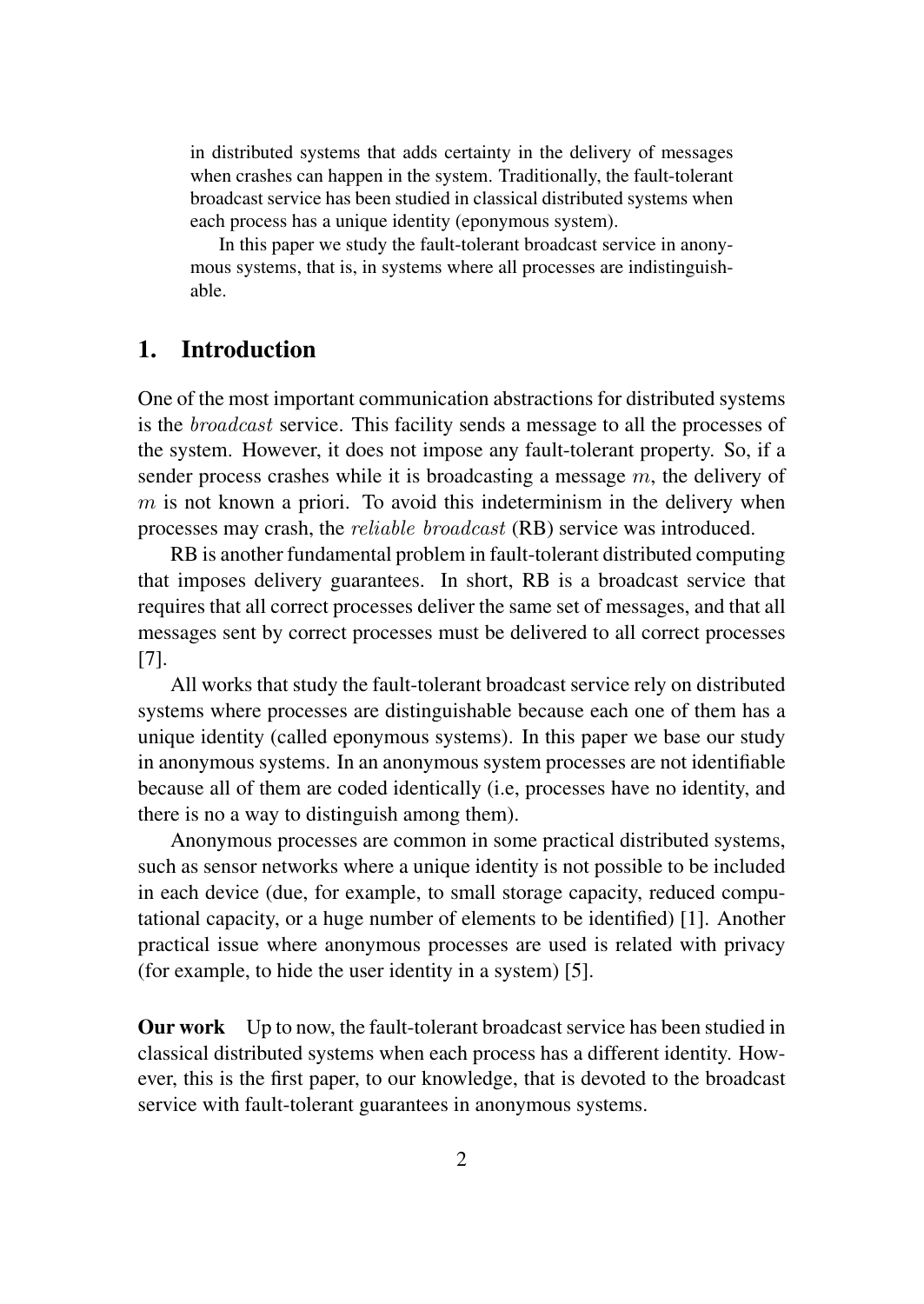In this paper we present an algorithm that implements fault-tolerant broadcast service in anonymous systems. We would like to remark that the aim of our algorithm is to prove that it is possible to implement them in anonymous systems instead of achieving an efficient solution.

This paper is organized as follows. The system model is presented in Section 2. Definitions are included in Section 3. In Section 4 we include an implementation of reliable broadcast. We finish our paper with the conclusion in Section 5.

## 2. The Anonymous System

The anonymous asynchronous system (denoted  $AAS[\emptyset]$ ) is formed by a set of processes  $\Pi = \{p_i\}_{i=1,\dots,n}$  such that its size  $|\Pi|$  is *n*, and *i* is the index of each process  $p_i$ ,  $1 \leq i \leq n$ .

Processes are anonymous [3]. Hence, they have no identity, and there is no a way to differentiate between any two processes of the system (i,e., processes have no identifier, and execute the same code). So, anonymity implies that process indexes are fictitious in the sense that each process  $p_i \in \Pi$  does not know its index i. We only use process indexes from an observer point of view, and with the purpose of simplifying the notation.

A run R is formed by the set of steps taken by each process  $p_i \in \Pi$ . We assume that time advances at discrete steps in each run  $R$ , and there is a global clock  $T$  whose values are the positive natural numbers. Note that  $T$ is an auxiliary concept that we only use it for notation, but processes can not check or modify it. Processes are asynchronous, that is, the time to execute a step by a process in a run  $R$  is unbounded.

A process crashes when it stops taking steps. We assume that a crashed process never recovers. A process  $p_i \in \Pi$  is *correct* if it does not crash, and *faulty* if it crashes. Let *Correct* be the set of correct processes, and let Faulty be the set of faulty processes. We denote by  $f$  the maximum number of processes that may crash. Unless otherwise is stated, we consider that this maximum number is  $n-1$  (i.e.,  $f \leq n-1$ ).

In  $AAS[\emptyset]$  processes communicate among them sending and receiving messages through links. Each pair of processes is connected by a link. We assume that links neither duplicate nor create spurious messages. We consider that links are  $reliable$ . A link  $l$  is reliable if it is guaranteed that every message sent using *l* is eventually received as long as sender and receiver are correct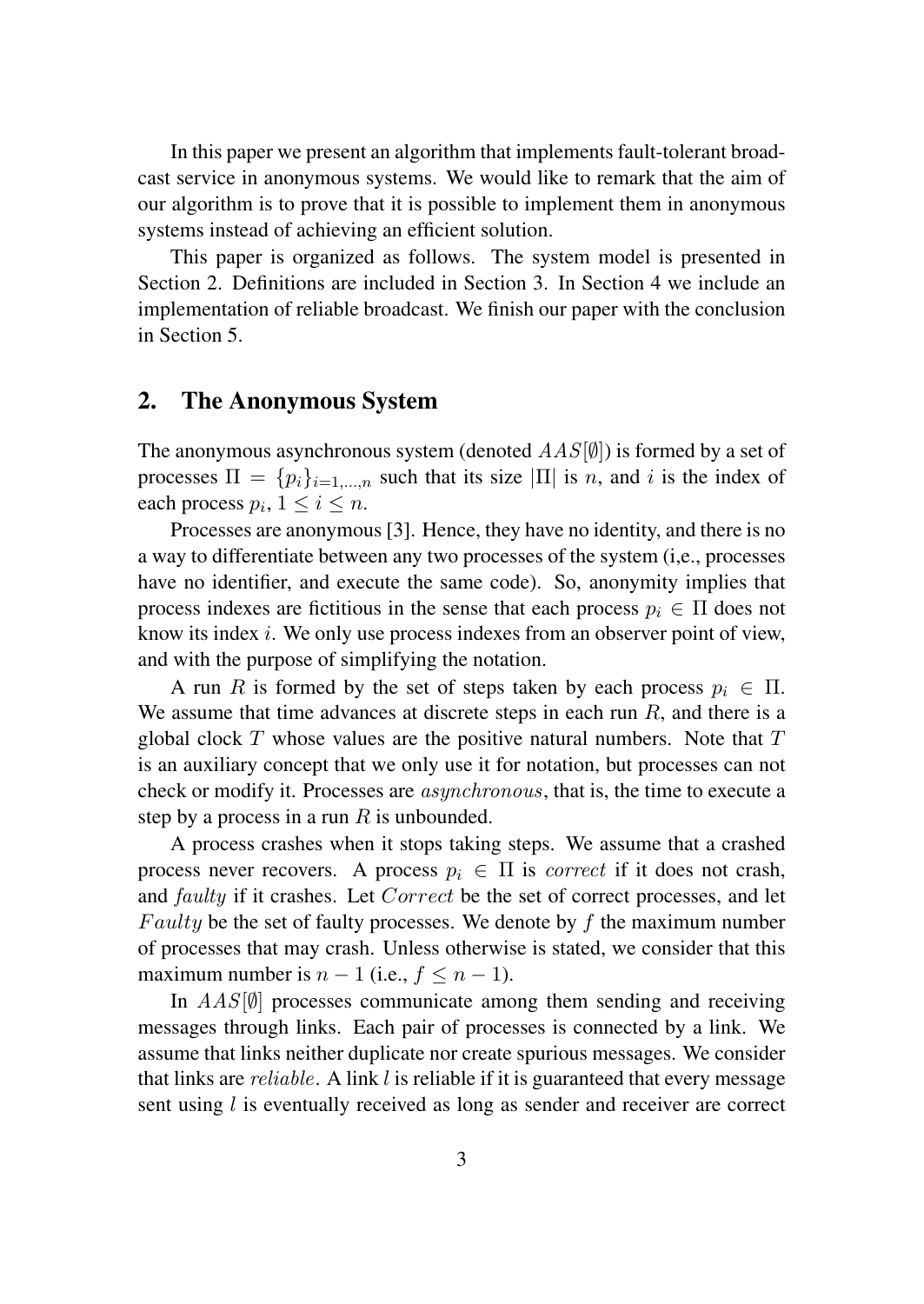processes. Note that messages can be lost in a reliable link if either sender or receiver is a faulty process. Unless otherwise is stated, links do not enforce any restriction with respect to the order in which messages are sent or received<sup>1</sup>.

The system  $AAS[\emptyset]$  has two primitives to send and receive messages: bcast(m) and del(m). We say that a process p<sup>i</sup> broadcasts a message m when it invokes  $\text{icast}_i(m)$ . Similarly, a process  $p_i$  delivers a message m when it invokes  $del_i(m)$ . We omit the index i in these primitives when the process  $p_i$ that invokes these primitives is not important.

With  $bcast<sub>i</sub>(m)$  process  $p<sub>i</sub>$  sends a copy of message m to each process  $p_k \in \Pi$ , and  $del_i(m)$  reports to the invoking process  $p_i$  that m is the received message which is delivered. To preserve the anonymity of the system, we also consider that delivering processes can not identify the link through which a broadcast message is received.

In the literature is traditionally considered that broadcast and delivered messages are unique. It is assumed that every broadcast message  $m$  includes the different sender's process identity as part of the content of  $m$  to distinguish it [2, 9, 6, 7]. Since in  $AAS[\emptyset]$  processes are anonymous, we have to consider that messages are not unique. Let  $B_i$  be the multiset of all messages broadcast by process  $p_i$ , and let  $\mathcal{D}_i$  be the multiset of all messages delivered by process  $p_i$ . Let  $\beta$  be the multiset of all messages broadcast in the system, i.e.,  $\mathcal{B} = \left[ \begin{array}{ccc} \end{array} \right] \mathcal{B}_i$ . Similarly,  $\mathcal{D} = \left[ \begin{array}{ccc} \end{array} \right] \mathcal{D}_i$  is the multiset formed by all messages  $p_i \in \Pi$  $p_i \in \Pi$ delivered in the system. Hence, for instance, if we have the following five primitves with the same message:  $bcast_i(m)$ ,  $bcast_i(m)$ ,  $del_i(m)$ ,  $del_i(m)$ , and  $del_k(m)$ , then the multiset B has two instances of m, and D have three instances.

We assume that broadcast and deliver primitives of  $AAS[\emptyset]$  dont not give any fault-tolerant guarantees if a process crashes. Specifically, if a process crashes while it is executing  $\text{icast}(m)$ , a copy of the message m can be received by any subset of processes, and, hence,  $del(m)$  only can be invoked by this subset of processes. Therefore, the system  $AAS[\emptyset]$ , with these two communication primitives, offers an unreliable broadcast service.

<sup>&</sup>lt;sup>1</sup>This assumption happens, for example, if we consider that a link has, for each sender/receiver process, a internal buffer that stores sent/received messages not satisfying FIFO order.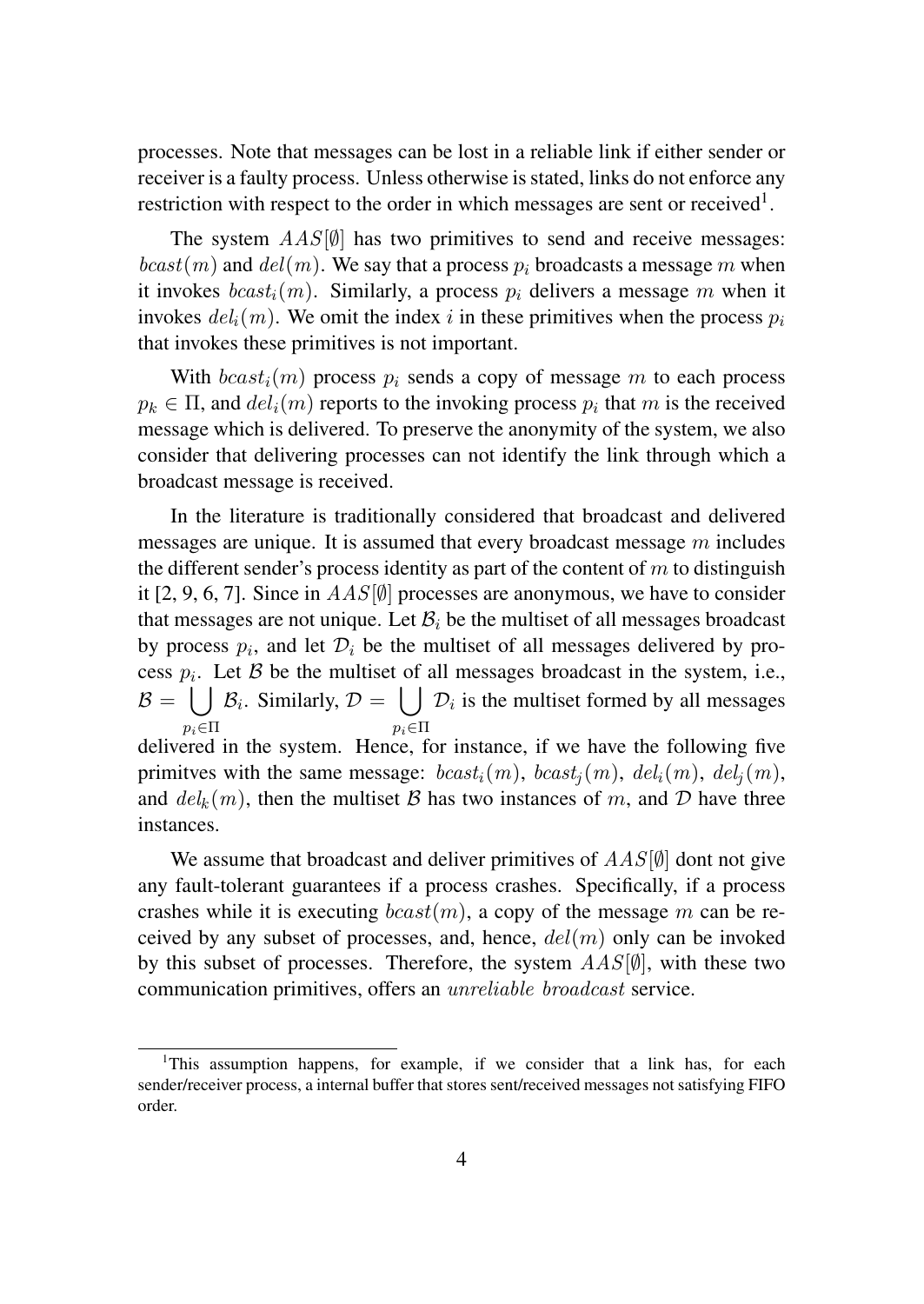## 3. Definitions

Now, we define broadcast services that include fault-tolerance.

Three properties have to be satisfied by the broadcast and deliver primitives to provide a reliable broadcast (RB) service:

- *Integrity*: All instances of all messages delivered by any process have to be broadcast.
- *Validity*: All instances of all messages broadcast by correct processes have to be delivered by each correct process.
- *Agreement*: All correct processes deliver the same number of instances of each message.

Let us define the RB service more formally.

Definition 1 *The RB service has to preserve the following two properties:*

- *1. Integrity:*  $\forall p_i \in \Pi, \mathcal{D}_i \subseteq \mathcal{B}$ .
- *2. Validity:*  $\forall p_i \in Correct, \qquad \Box$  $\mathcal{B}_j \subseteq \mathcal{D}_i$ .
- $p_j$ ∈ $Correct$ 3. *Agreement:*  $\forall p_i, p_j \in Correct, D_i = D_j$ .

## 4. Implementing RB in  $AAS[\emptyset]$ .

We show in this section that the algorithm of Figure 1 implements the RB service in an anonymous asynchronous system  $AAS[\emptyset]$  independently of the number of faulty processes.

**Description of the algorithm.** We say that process  $p_i$  RB-broadcasts a message m, if it invokes RB<sub>-</sub>bcast<sub>i</sub> $(m)$  (line 3). Similarly, we say that process  $p_i$ RB-delivers a message m, if it invokes RB<sub>-del<sub>i</sub>(m) (line 15). When process</sub>  $p_i$  invokes RB\_bcast $_i(m),$  it sends  $(m, seq_i[m])$  to every process of the system  $AAS[\emptyset]$ , such that m is the message to spread, and  $seq_i[m]$  is the  $p_i$ 's number of sequence of this message m (line 5). The variable  $seq_i[m]$  allows each process  $p_i$  to distinguish among several identical messages m RB-broadcast by process  $p_i$  (initially,  $seq_i[m]$  is 0, line 1).

When process  $p_i$  delivers  $(m, s)$ , that is, message m with number of sequence s (line 6), it uses  $count\_msg_i[m,s]$  to increase the number of messages m with the same number of sequence s delivered by process  $p_i$ . Then, it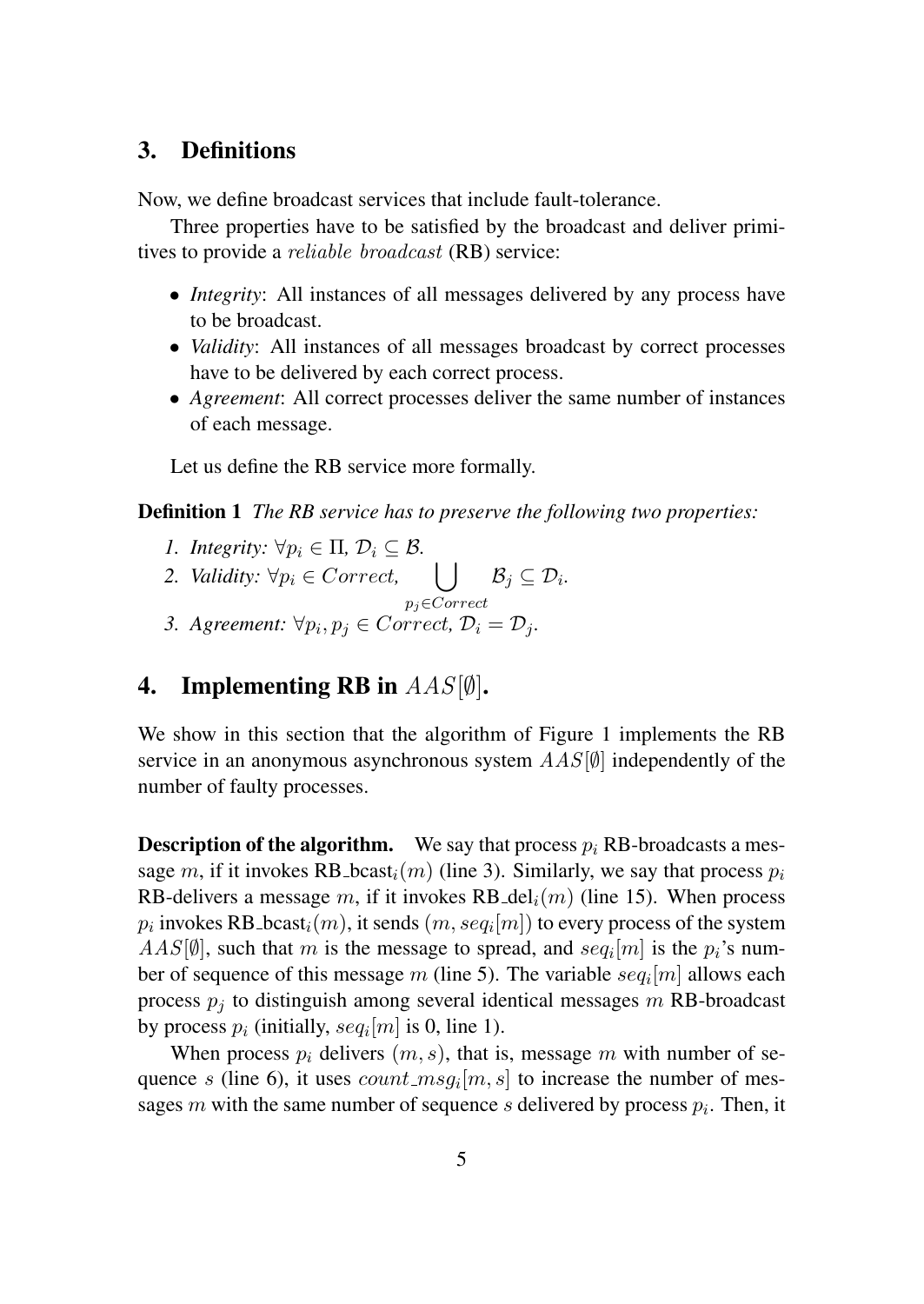sends  $(ACK, m, s, count\_msg_i[m,s])$  to every process of the system  $AAS[\emptyset]$ (line 8).

When process  $p_i$  delivers  $(ACK, m, s, c)$  for first time, that is, message m with number of sequence s and counter c of messages  $(m, s)$  (line 9), it relays this message  $(ACK, m, s, c)$  (line 10) to spread this message even if the sender process of  $(ACK, m, s, c)$  crashes. To avoid relaying a same message indefinitely, lines 9-11 are executed only the first time that a message is delivered (line 9).

To RB-deliver message  $m$  as many times as processes RB-broadcast a message m with a number of sequence s, process  $p_i$  uses  $exec_i[m, s]$  and the function  $apply_msg(m, s, c)$ . The variable  $exec_i[m, s]$  remembers the number of times that process  $p_i$  executed RB del<sub>i</sub> $(m)$  due to the reception of  $(ACK, m, s, -)$  (initially  $exec_i[m, s]$ is  $\theta$ , line 1). The function  $apply\_msg(m, s, c)$  allows process  $p_i$  to execute RB<sub>-</sub>del<sub>i</sub> $(m)$  from next time, indicated by  $exec_i[m, s]+1$ , to c (line 14). To avoid to RB-deliver messages due to outdated delivery of  $(ACK, m, s, c)$ , c has to be greater than  $exec_i[m, s]$  (line 13).

### Correctness of the algorithm.

**Lemma 1** *Integrity:*  $\forall p_i \in \Pi, \mathcal{D}_i \subseteq \mathcal{B}$ .

**Proof:** Let us consider, by the way of contradiction, that the claim is not true. Then, there is a process  $p_i$  such that  $\mathcal{D}_i \supset \mathcal{B}$ . Following the contradiction, we have that RB<sub>-</sub>bcast $(m)$  is executed x times, and RB<sub>-del<sub>i</sub> $(m)$  is executed  $y >$ </sub> x times. Note that in one extreme case x processes can execute  $RB\_beast(m)$ once, and, in the other, a same process can execute  $RB\_boxt(m)$  x times.

A process  $p_k$  increments its local number of instance s of m by one (line 4) previously to execute  $\text{bcast}(m, s)$  (line 5). Then, for each process  $p_k$ , the values of s for m that are broadcast are  $1, 2, 3, \ldots$ . So, in this case, these values of  $s$  for  $m$  that are broadcast by any process will be in the range from  $1, 2, 3, \ldots$  up to x. On the other hand, each time that a process  $p_k$  delivers a number of instance s of m executing  $del_k(m, s)$  (line 6), it counts this number of instances incrementing  $count\_msg_k[m, s]$  by one (line 7). Hence, because links are reliable and neither duplicate nor create spurious messages,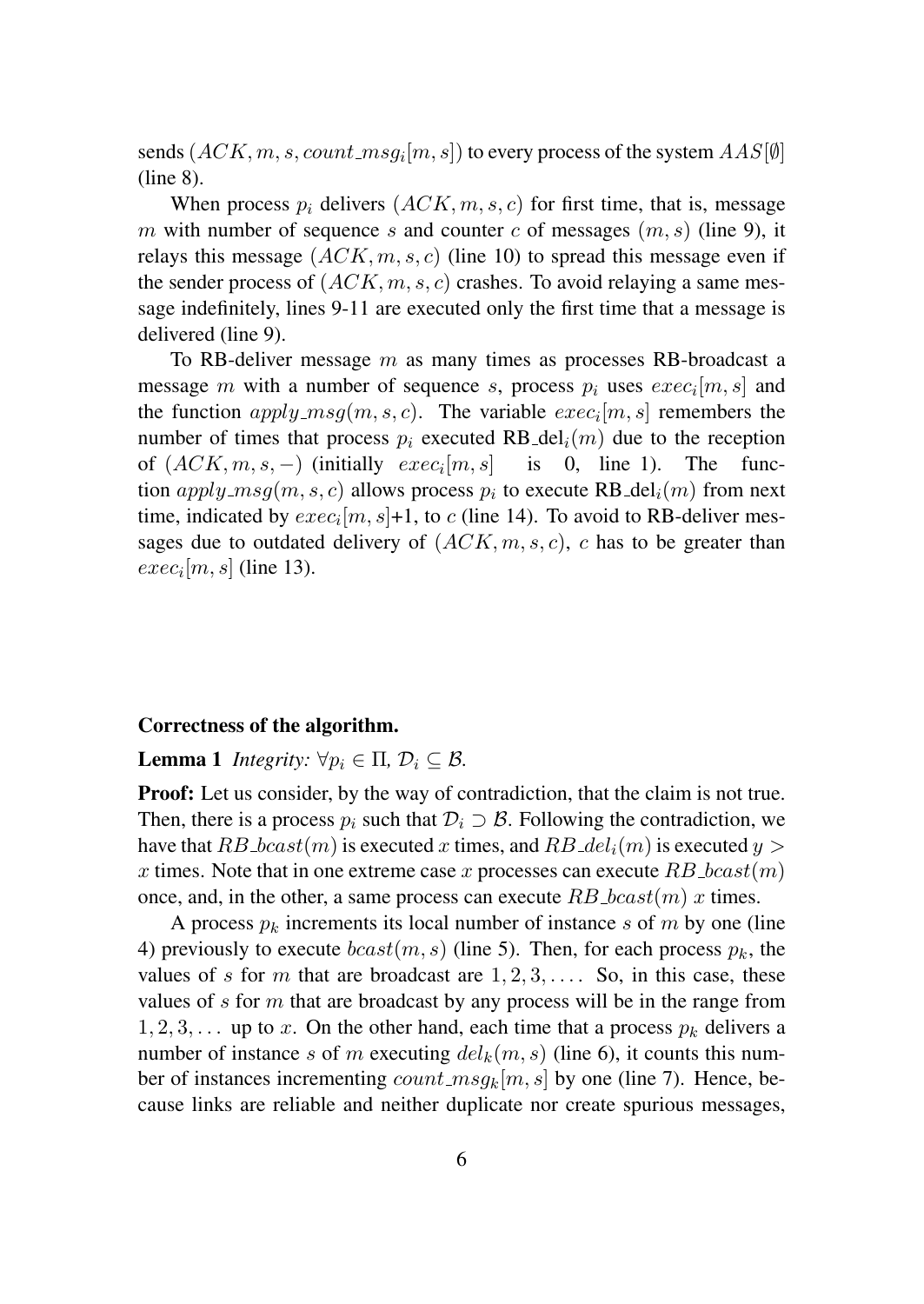```
(1) Init
(2) arrays seq_i, exec_i and count\_msg_i have 0 in all positions;
(3) when RB<sub>-bcast<sub>i</sub>(m) is executed:</sub>
(4) seq_i[m] \leftarrow seq_i[m] + 1;(5) \; beast_i(m,seq_i[m])(6) when del_i(m, s) is executed:
(7) count\_msg_i[m,s] \leftarrow count\_msg_i[m,s]+1;(8) beast_i(ACK, m, s, count\_msg_i[m, s])(9) when del_i(ACK, m, s, c) is executed for first time:
(10) beast_i(ACK, m, s, c);(11) apply_msg(m, s, c)(12) function apply \text{msg}(m, s, c):
(13) if (exec_i[m,s] < c) then
(14) for (j = exec_i[m, s] + 1 to c) do
(RB_{\text{del}_i}(m))(16) end for;
(17) exec<sub>i</sub>[m, s] \leftarrow c(18) end if.
```
Figure 1: RB service in  $AAS[\emptyset]$  (process  $p_i$ ' code).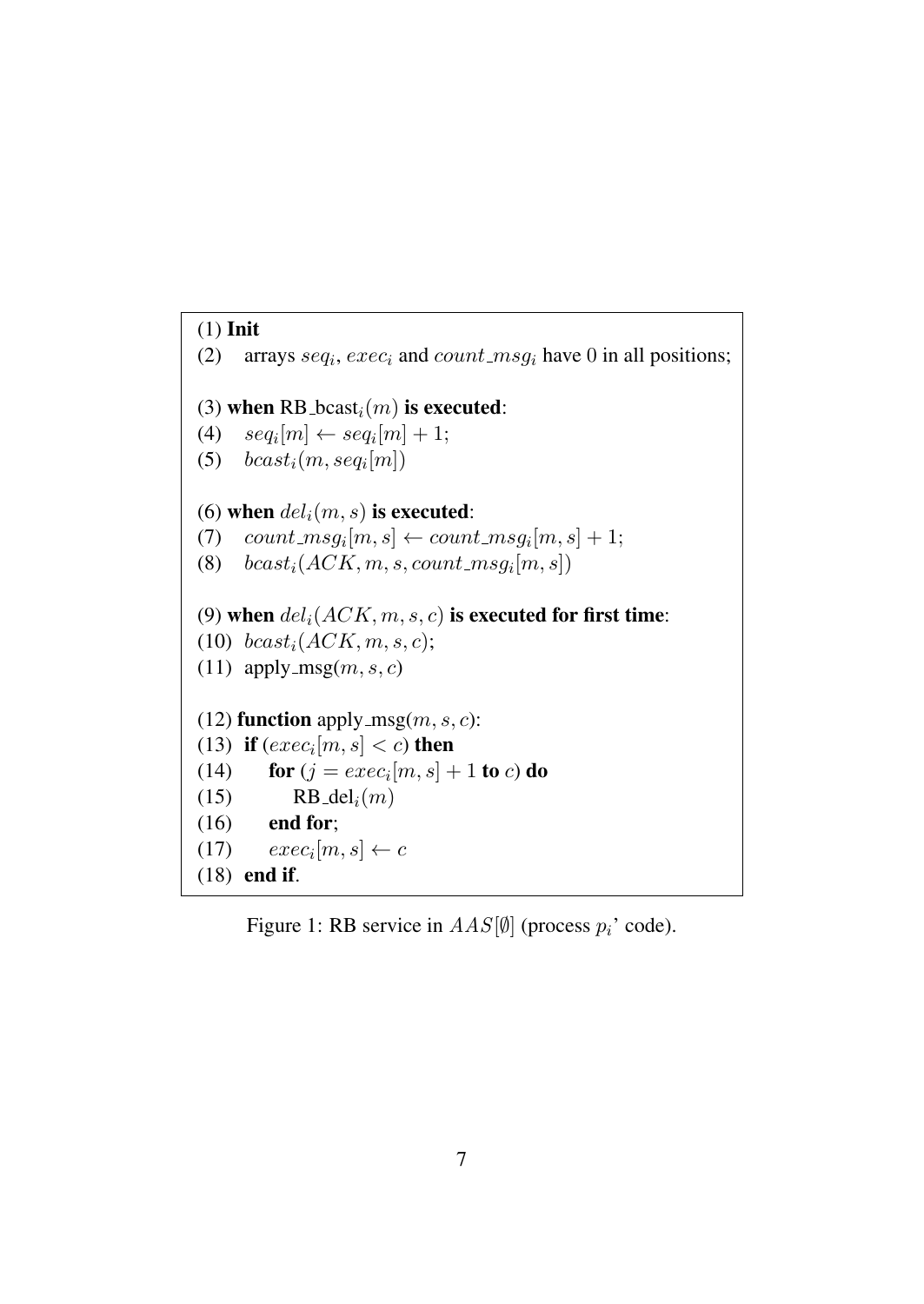if  $r \leq x$  processes executes  $bcat(m, s)$ , then every process  $p_k$  broadcast the sequence of messages  $\text{bcast}_k(ACK, m, s, 1), \text{bcast}_k(ACK, m, s, 2), \dots$  $bcast_k(ACK, m, s, c)$ , such that  $c \leq r$ . Thus, because links are reliable and neither duplicate nor create spurious messages, process  $p_i$  eventually receives the messages of these broadcast primitives, and executes their corresponding  $del_i(ACK, m, -, -)$ . Note that, because links do not force any delivery order, these executions may not be in the same order than their respective broadcast primitives were issued.

We can observe that process  $p_i$  stores in  $exec_i[m, s]$  the number of invocations of RB\_del<sub>i</sub> $(m)$  for each instance s of m when  $del_i(ACK, m, s, c)$  is executed (lines 14-17). We can also observe that process  $p_i$  only delivers the instance s of m, executing  $RB\_del_i(m)$ , when  $del_i(ACK, m, s, c)$  is also executed, but if it has not been applied yet (line 13). Hence, if  $RB\_bcast(m)$  is executed x times, then  $RB\_del_i(m)$  is executed at most x times. So, we reach a contradiction, and, hence,  $\forall p_i \in \Pi$ ,  $\mathcal{D}_i \subseteq \mathcal{B}$ .

**Lemma 2** *Validity:*  $\forall p_i \in Correct$ ,  $\qquad \qquad \bigcup$  $p_j$ ∈Correct  $\mathcal{B}_j \subseteq \mathcal{D}_i.$ 

**Proof:** A correct process  $p_i$  increments its local number of instance s of m by one (line 4) previously to execute  $bcast(m, s)$  (line 5). So, its values of s for m that are broadcast are  $1, 2, 3, \ldots$ .

On the other hand, each time that a correct process  $p_i$  delivers a number of instance s of m executing  $del<sub>j</sub> (m, s)$  (line 6), it counts this number of instances incrementing  $count\_msg_j[m, s]$  by one (line 7). Hence, because links are reliable and neither duplicate nor create spurious messages, if c correct processes executes  $beat(m, s)$ , then every correct process  $p_i$  broadcast the sequence of messages  $bcast_i (ACK, m, s, 1), bcast_i (ACK, m, s, 2), \ldots$  $bcast<sub>i</sub>(ACK, m, s, c)$ . Thus, because links are reliable and neither duplicate nor create spurious messages, every correct process  $p_i$  eventually receives the messages of these broadcast primitives, and executes their corresponding  $del_i(ACK, m, -, -).$ 

We can observe that any correct process  $p_i$  stores in  $exec_i[m, s]$  the number of invocations of RB\_del<sub>i</sub>(m) for each instance s of m when  $del_i(ACK, m, s, c)$ is executed (lines 14-17). We can also observe that process  $p_i$  only delivers the instance s of m, executing  $RB\_del_i(m)$ , when  $del_i(ACK, m, s, c)$  is also executed, but if it has not been applied yet (line 13). Hence, if  $RB\_beat(m)$  is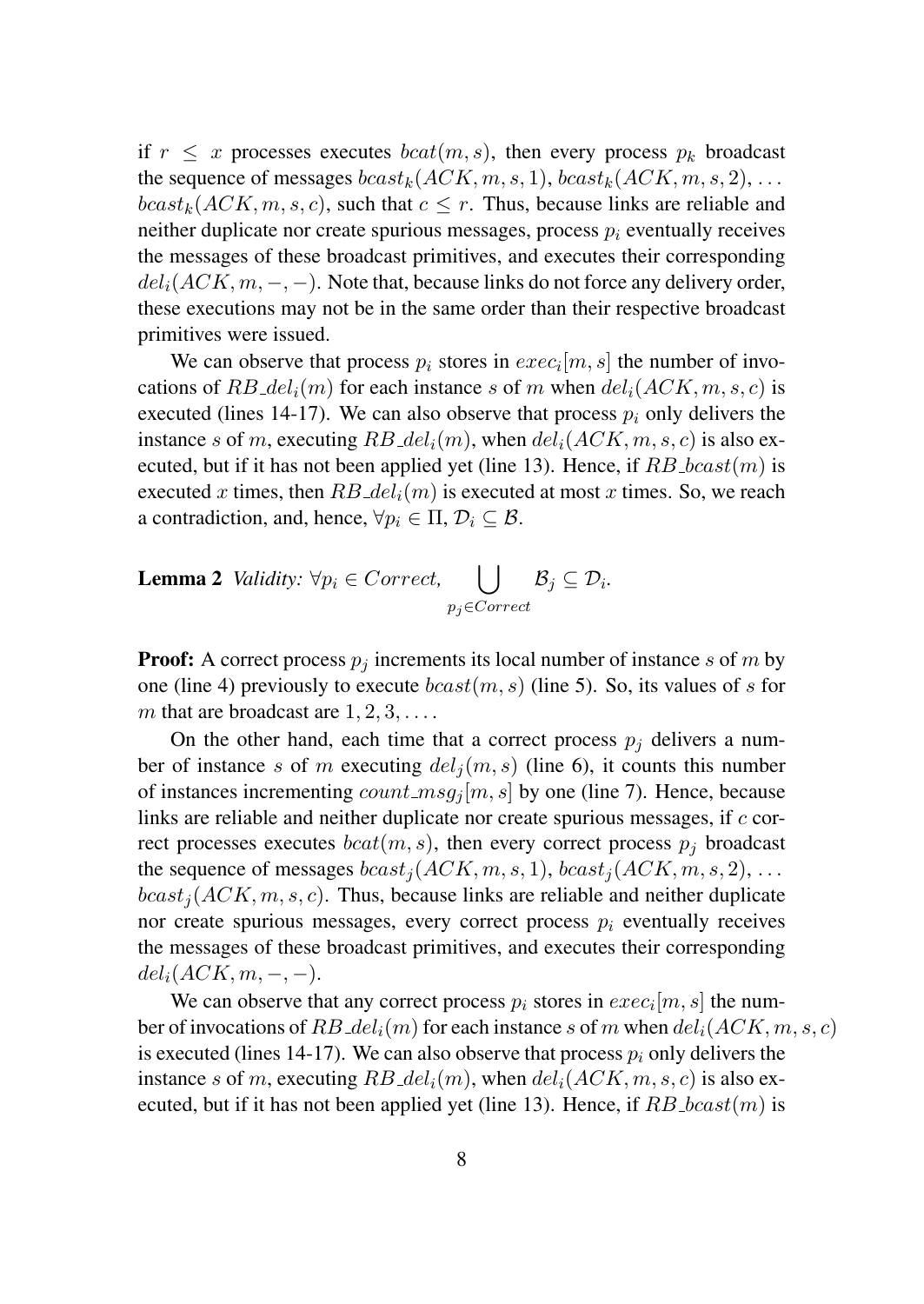executed x times, such that c of them are correct processes, then  $RB\_del_i(m)$ is executed at least c times.

## **Lemma 3** Agreement:  $\forall p_i, p_j \in Correct, D_i = D_j$ .

Proof: Let us consider, by the way of contradiction, that the claim is not true. Following the contradiction, let us consider, w.l.o.g., that a correct process  $p_i$  delivers s instances of a message m, and a correct process  $p_i$ delivers  $x < s$  instances of this message m. If correct process  $p_i$  delivers s instances, it also executes s times  $del_i(ACK, m, -, -)$  and, hence,  $bcast<sub>i</sub>(ACK, m, -, -)$  (lines 9-11). Thus, because links are reliable, all these messages  $(ACK, m, -, -)$  will be received by correct process  $p_i$ . Hence, process  $p_i$  eventually has to deliver from x to s instances of m (lines 14-17). Therefore, we reach a contradiction, and  $\forall p_i, p_j \in Correct, D_i = D_j$ .

## 5. Conclusion

Fault-tolerant broadcast is a fundamental problem in distributed systems that includes several guarantees in the delivery of messages when crashes can happen in the system. Traditionally, the fault-tolerant broadcast service has been studied in classical distributed systems where each process has a unique identity (eponymous systems).

In this paper we have studied the fault-tolerant broadcast service in anonymous systems.

## References

- [1] D. Angluin, J. Aspnes, Z. Diamadi, M. J. Fischer, and R. Peralta. Computation in networks of passively mobile finite-state sensors. Distributed Computing, 18 (4), pp. 235–253, 2006.
- [2] H. Attiya and J. Welch. Distributed Computing: Fundamentals, Simulations, and Advanced Topics. Wiley, 2004.
- [3] F. Bonnet and M. Raynal. Anonymous Asynchronous Systems: The Case of Failure Detectors. Distributed Computing, 26 (3), pp. 141–158, 2013.
- [4] T. Chandra and S. Toueg. Unreliable Failure Detectors for Reliable Distributed Systems. Journal of the ACM, 43(2), pp. 225–267, 1996.
- [5] T. Chothia and K. Chatzikokolaris. A survey of anonymous peer-to-peer filesharing. In Proceedings Workshops on Embedded and Ubiquitous Computing (EUC), LNCS 3823, pp. 744–755, Springer, 2005.